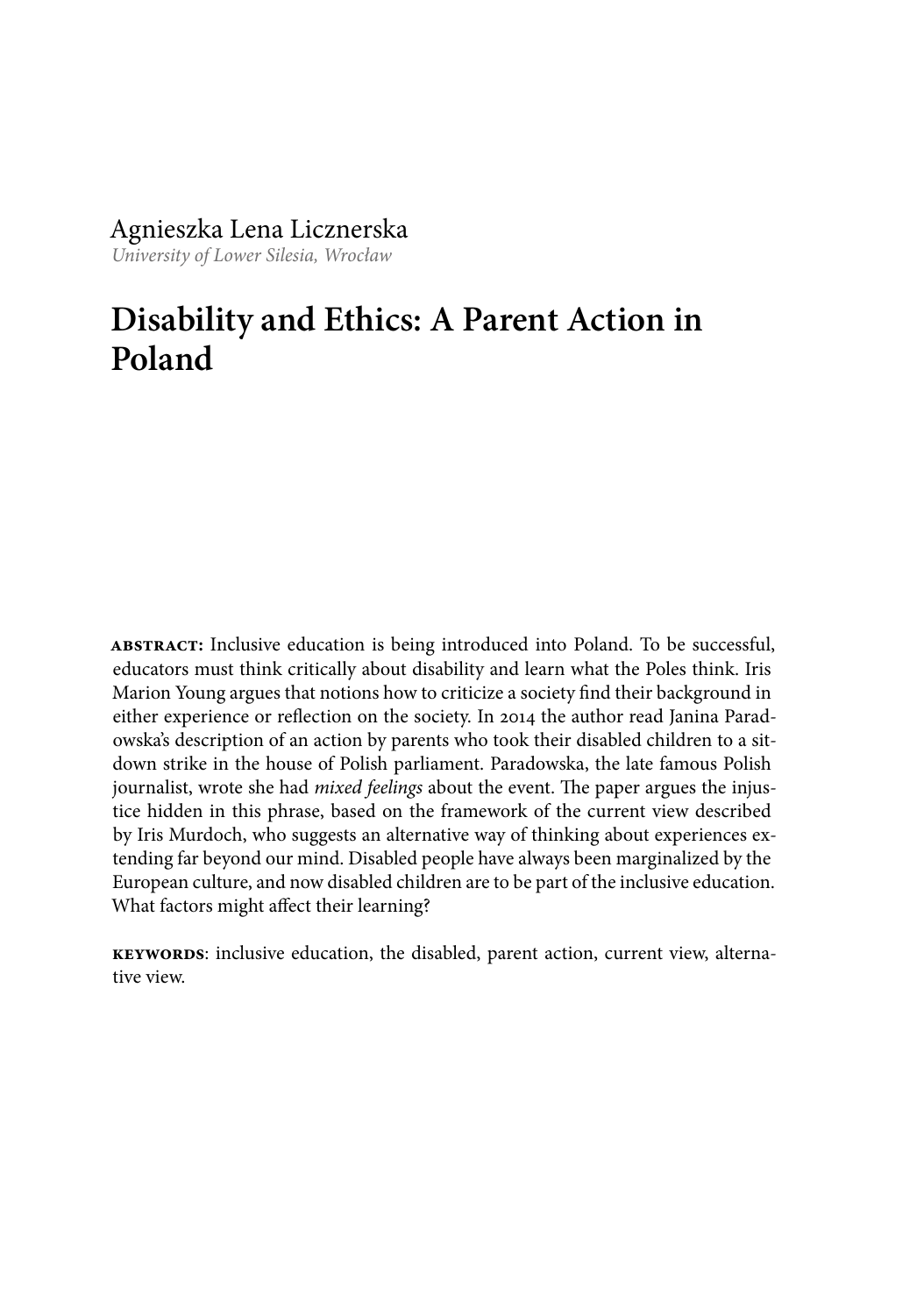| Contact:     | Agnieszka Lena Licznerska<br>olibanum@wp.pl                                                                                                                                                           |
|--------------|-------------------------------------------------------------------------------------------------------------------------------------------------------------------------------------------------------|
| Jak cytować: | Licznerska, A. L. (2016). Disability and Ethics: A Parent Action in Poland. Forum<br>Oświatowe, 28(2), 49–64. Pobrano z: http://forumoswiatowe.pl/index.php/czasopismo/<br>article/view/463           |
| How to cite: | Licznerska, A. L. (2016). Disability and Ethics: A Parent Action in Poland. Forum<br>Oświatowe, $28(2)$ , $49-64$ . Retrieved from http://forumoswiatowe.pl/index.php/<br>czasopismo/article/view/463 |

The paper is part of a project that has received funding from the European Union's Horizon 2020 research and innovation program under the Marie Sklodowska-Curie grant agreement number 676452.



*In ordinary life kindness counts far more than belief in human rights* Jonathan Glover

In July 2016 I participated in a course titled *Seeing at the Margins: On the Ethics and Politics of Sight,* developed and run by Professor Alice Crary from the New School in New York. The title reflects its author's main idea that the word *seein*' – properly seeing – is one of the crucial virtues mentioned by Iris Murdoch, and Crary wants her students to look closely at various bordeline problems. The course deals with social practices of women and issues concerning black people, the disabled and animals, which are additionally complicated by *intersections* among historical and cultural points of view (New School). The intersection on which the paper concentrates is the problems of ethics and disability. Disability and its equal treatment are the third of four strategic objectives for education and training set by the ET 2020 Strategic Framework.

Therefore, the idea of inclusion in education is strongly advocated, but Poland is not yet ready. Teachers' policies and practicies and schools' operational excellence have not been either defined or implemented. Neither teachers nor schools are prepared to cope with inclusive education. The average educator does not know much about disability and has notions that follow some stereotypes. The aim of the paper is to describe and discuss elements necessary for teachers' professional development and to raise understanding of social, cultural and family factors that affect disabled students' learning. These factors are to some extent characteristic of all the disabled,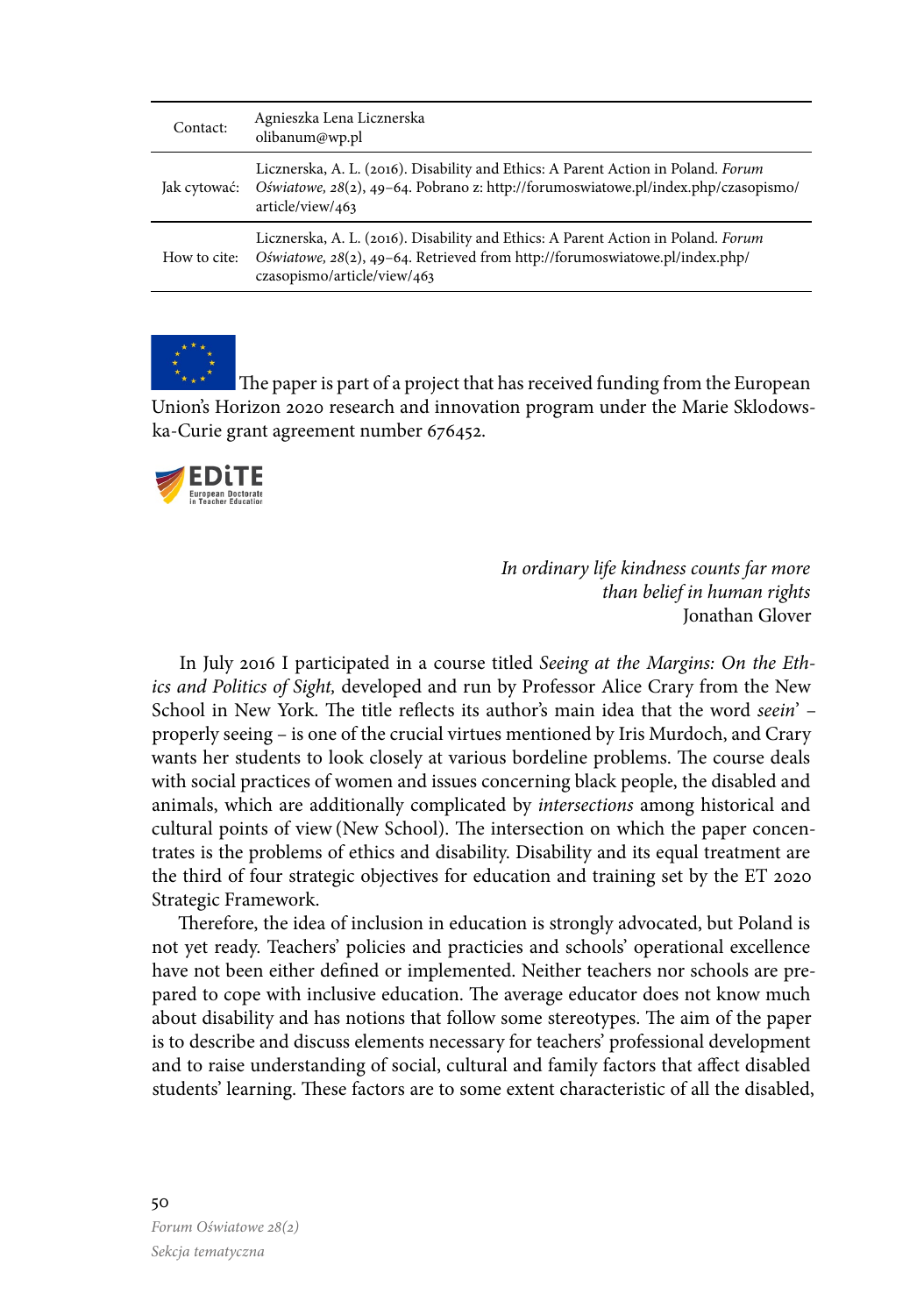regardless of age or disability. As a starting point, the paper focuses on an event that took place in Warsaw.

#### **sitdown strike**

On March 19, 2014, parents and caretakers of severely disabled adults and children started a sitdown strike with those children in the Sejm, the lower house of the Polish parliament. The striking people *invaded* the official governmental building, and the Sejm became filled with disabled children, wheelchairs, placards, shouting and loud arguments. The *picture* was unprecedented. The Sejm corridors were occupied by disabled adults and children either lying on mattresses on the floor or sitting in wheelchairs, from which some simply hung, as they became tired and sleepy. This striking group was surrounded by cameras and visited by a parade of politicians promising the best things imaginable as long as they were on the screen. Parents were offered political and organizational support, which they refused, saying the strike was theirs. The parents had left their permanent jobs to take care of their children and received disability benefits of 620 zlotych per month (about \$162 for each parent and a child ) from the state. The state system allows either a job or a benefit, not both. In the present economic situation, the only thing the system guarantees is poverty. The system does not also help organizationally, and parents have to do everything on their own. So disabled children usually have parents who are exhausted, poor – because they cannot work without losing benefit money – and usually lonely<sup>1</sup>.

The protest received much TV and press coverage. The famous Polish journalist Janina Paradowska, who died in June, 2016, commented that she had looked on the strike with *mixed feelings* because, instead of desperation, she had seen aggression and lack of willingness to compromise (Wiadomosci.dziennik.pl, 2016). Most Poles shared these *mixed feelings,* culminating in the suggestion that parents blackmailed the authorities to receive money for staying home with their children and doing nothing extraordinary. Yet, though nobody asked during the strike, a question hung somewhere in the air: did parents behave morally when they took their disabled children to a sitdown strike?

In Poland, the topic of morality is mostly connected with religion. Centrum Badania Opinii Społecznej (Public Opinion Research Center) (CBOS, 2013) research studies show that religious faith has become less and less important in everyday life, and more Poles accept divorce, premaritial sex, concubinage and homosexuality. CBOS studies also show the changes for the worse in three areas in the years 1989 to 2009. The first is connected with the labor market and the phenomena of unemployment and workplaces' closing down. The second describes the lack or inadequate amount of money, poverty and rising cost of living. The third focuses on worsening quality of health services and the benefits system (CBOS, 2005). Poland fluently uses the vocabulary connected with economic liberalism: private property, invisibile hand, contracts. These and other phenomena stemming from liberalism became known in 1989, when the country gained its freedom on the basis of human rights and the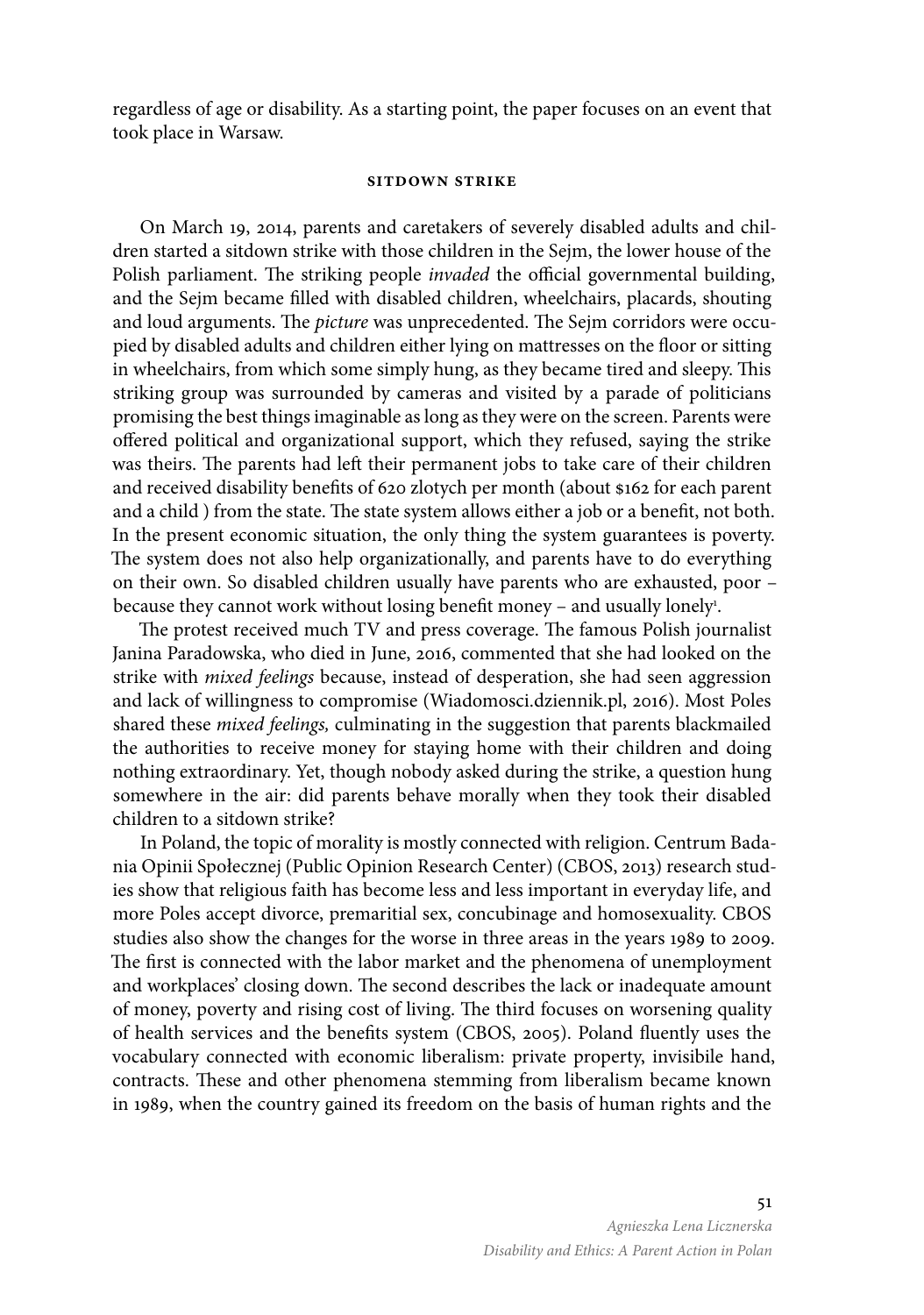people of Poland elected their first post-communist government. For decades the notion of freedom had been spurring a series of strikes with their typical elements: shouting workers, young men throwing stones, torrents of pressured water, overwhelming clouds of gas, and policemen equipped like Darth Vader. So Poland of 2014 was a country where people had learned how to protest to get what they want. Most strikes were organized for political or economic reasons. Parent action was different: it was not violent; its strikers were mostly sitting or sleeping; and though Paradowska reflected that "neither Sejm marbles are fit for sleeping in, nor does closure in the edifice help sick children in any way" (Wiadomosci.dziennik.pl), parents achieved their goal and obtained 1300 zlotys per month (about \$342). They won because their problem had became latent. This raised questions about ethics and disability. What people think about disability is absolutely necessary to *properly see*, if we want to implement inclusion into education successfully. As disability is a borderline problem, it is difficult to find a good framework to reflect on it. In this paper, the reflections are based on Iris Murdoch's text (Murdoch, 1998). She describes the pervading way of thinking and names it as the current view. The view might be easily used for modern Poland, though she presented her project in 1956. In it, Murdoch criticizes the current way of thinking and supplies its main four plots (vices).

#### **current understanding: first plot**

The first (1) plot is the behavioristic treatment of the inner life (Murdoch, 1998, p. 78). In everyday language, the expression *inner life* is well known and considered valuable. A person who only lives his or her outer everyday life is dangerous to others, as this person seems to be empty, devoid of any humanity. Inside we have psychological experiences (feelings, desires, passions), intellect (thoughts, ideas, concepts) and volition (decisions, resolutions). Artists with their inner life look at the world, nature and people and change them into works of art in an imaginative way. Murdoch mentions the notions of personal attitudes and private psychological expressions as belonging to the inner life. However, the current view has no confidence in personal vision, so it also discredits psychological introspection. Consequently there is no inner life in the current view model. The current view concentrates the analysis on the mind and its activities. The mind, which assembles data for the moral agent, becomes *the inner life*. The mind sets aside all the examples of personal vision, speculations, speeches or images not strictly connected with solving moral dilemmas. Things that cannot be observed, including sentiments, inner monologues and personal attitudes, are eliminated. We study behavior, what the moral agent does. The data for morality are only overt acts and choices.

# *Personal stories*

In Murdoch's view, apart from overt acts there are overt data (conversations, images, inner monologues) expressing a person's feelings, showing what *a person is like*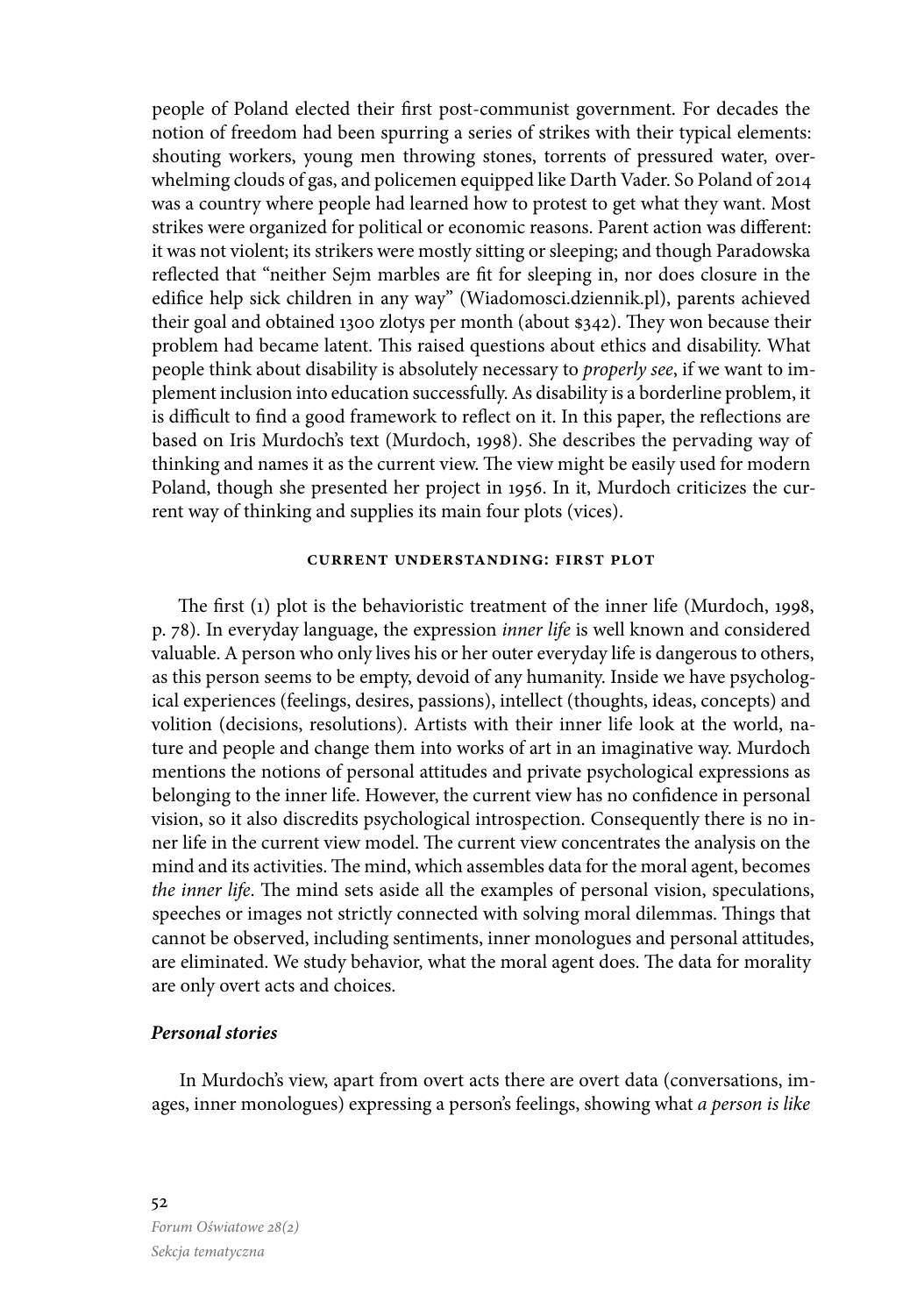(Murdoch, 1998, p. 80) and presenting a person's inner life. By looking both at overt acts and data, we pick up something elusive that we might call *vision of life* (Murdoch, 1998, p. 80). Paradowska's text presents parents as people without the inner life. She accuses them of lacking desperation. The theory defines the desperation as such an intense feeling that we are ready to try anything to change it, but according to Paradowska taking a disabled child to a strike is not an act of despair. As far as parents are concerned, they have long been trying to negotiate with the world and tell their stories and their understanding of desperation, but nobody has been truly interested.

And parents' stories are desperate. These people have a 24-hour job under never-ending stress. They have become slaves, but neither the state nor society wants to admit/see there a whole caste of serfs among them. Pezdek and Rasiński present how the state disciplines families of the disabled. The state wants everybody to work, and the state gives those cannot do it because of disabled children a choice: either meager money or a nursing home (Pezdek & Rasiński, 2016, p. 13). Grotowska-Leder mentions three models of the welfare state in developed capitalist countries: liberal, social market economy and institutionalized one. The first strives for intervention and helps the family a posteriori. The second considers everybody responsible for his or her own fate, and in case of social problems the state expects family, neighbors and the local community to help solve them. The third is an institutional one of universal and preventive character. It neither refers to the market and its dynamics nor is interested in its beneficiary's activities. Its basic criterion is needs. The disabled with their families live at home according to the third model. Consequently, if the disabled stay at home with their families, the state is no longer interested in their fate, and parents fall victim to social oppression on many levels: interpersonal, institutional, cultural and social<sup>2</sup>. Erving Goffman reflects that negative treatment of disabled people might stretch on the interpersonal level to other family members as *courtesy stigma*  (Goffman, 1963). The stigmatized individuals hold the same norms as the *normal,*  and these norms disqualify parents, Zachary Gussow and George Tracey (1968, as cited in Barnes, 2003, p. 15) suggest. The fact that parents carry the stigma influences institutional oppression and their economic status. According to traditional theories, the oppressed participate in unequal distribution of material goods and fall victim to change in lifestyle. Nowadays, the oppression might be seen in seemingly human practices of medicine, education, holidays or consumption. The striking parents wanted one thing: to have their taking care of children treated as a job that paid them salaries or to allowed them to work, and not *to punish* them for additional jobs. Iris Marion Young mentions five categories of oppression: *exploitation, marginalization, powerlessness, cultural imperialism and violence* (Young, 1990). Constantly exploited and marginalized becasuse of unfavorable economic status and exclusion from work distribution, parents, as slaves of their children, are forced to rely on social benefits. Parents' marginalization creates their powerlessness and their feeling they have little choice and tiny control over their own lives.

Outsiders are not aware of the oppression, powerlessness and marginalization. They see what TV shows: parents taking severely disabled children to the Sejm. The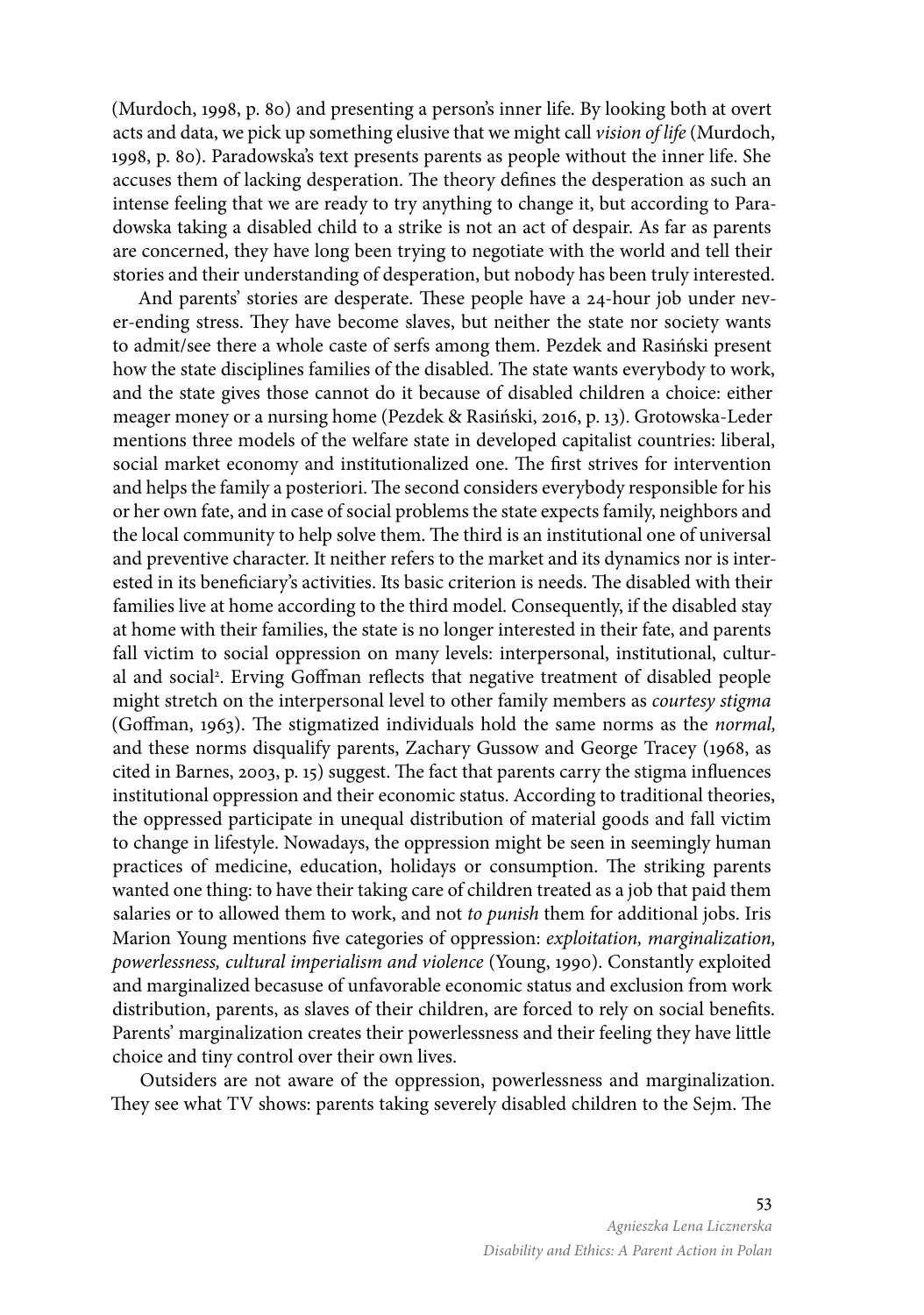famous political activist Henryka Krzywonos attacked parents by calling it *a grisly thing* (Tvn24.pl, 2016). Parents were shocked for being judged as immoral (though this word was not used). However, if we judge by looking only at behavior (an overt act), the moral problem soon appears. The current view does not include narratives in its moral judgment, but apart from sitting down in the Sejm (overt act), parents told their private stories about loneliness, promises broken by the prime minister (this was not first parents' action) and burnout syndrome. Mirosława Nowak-Dziemianowicz says the world of man has the form of narration (Nowak-Dziemianowicz, 2007). It is the universe of sensible structures that we must constantly interpret by decoding all the events brought by our fate and others'. We read stories or narratives and understand what is happening. The importance of reflective reading of the world of education is shown by Hana Cervinkova, who juxtaposes it with governing neoliberal rules (Cervinkova, 2012). The teacher is to be the obedient tool to reproduce the neoliberal system (Potulicka & Rutkowiak, 2010, as cited in Cervinkova, 2012). Cervinkova suggests following the category of *praxis*, critically reflecting on the world and undertaking activities to better it. Thus both teachers and students take active part in the process of teaching and learning.

#### **current understanding: second plot**

The second plot (2) consists of moral concepts as specifications with recommendations (Murdoch, 1998, p. 78). According to the current view, we take actions and make choices to analyze the moral agent. What criteria does the current view follow? It uses moral concepts, but Murdoch argues that if it takes only actions or choices as data, moral concepts become *factual specifications plus recommendations*. It uses words to specify the fact, discuss its background and finally provide specifications that may be different because of agent's moral code. The moral code includes an objective definition of an action that might be recommended or prohibited with moral words to formulate arguments and provide a recommendation (recommend a choice). To judge an individual's moral life, the current view checkes his or her "overt choices in a series of specifiable situations" (Murdoch, 1998, p. 77); it judges the individual's moral judgment morally and mentally. However, as Murdoch reminds us, we are different in our morality because we make different choices based on facts set against backgrounds that are differently perceived. By judging overt choices, the current view treats an individual's inner life in a behavioristic way, thus following Hume's idea of visible phenomena as a source of knowledge. Here there is no place for any transcendental ideas.

#### *Language*

In the current view, private stories (like parents') are listened to but not taken as valid input. However, it might still be not so bad if journalists kept themselves to observable acts of behavior and choices as the initial data for their texts and offered no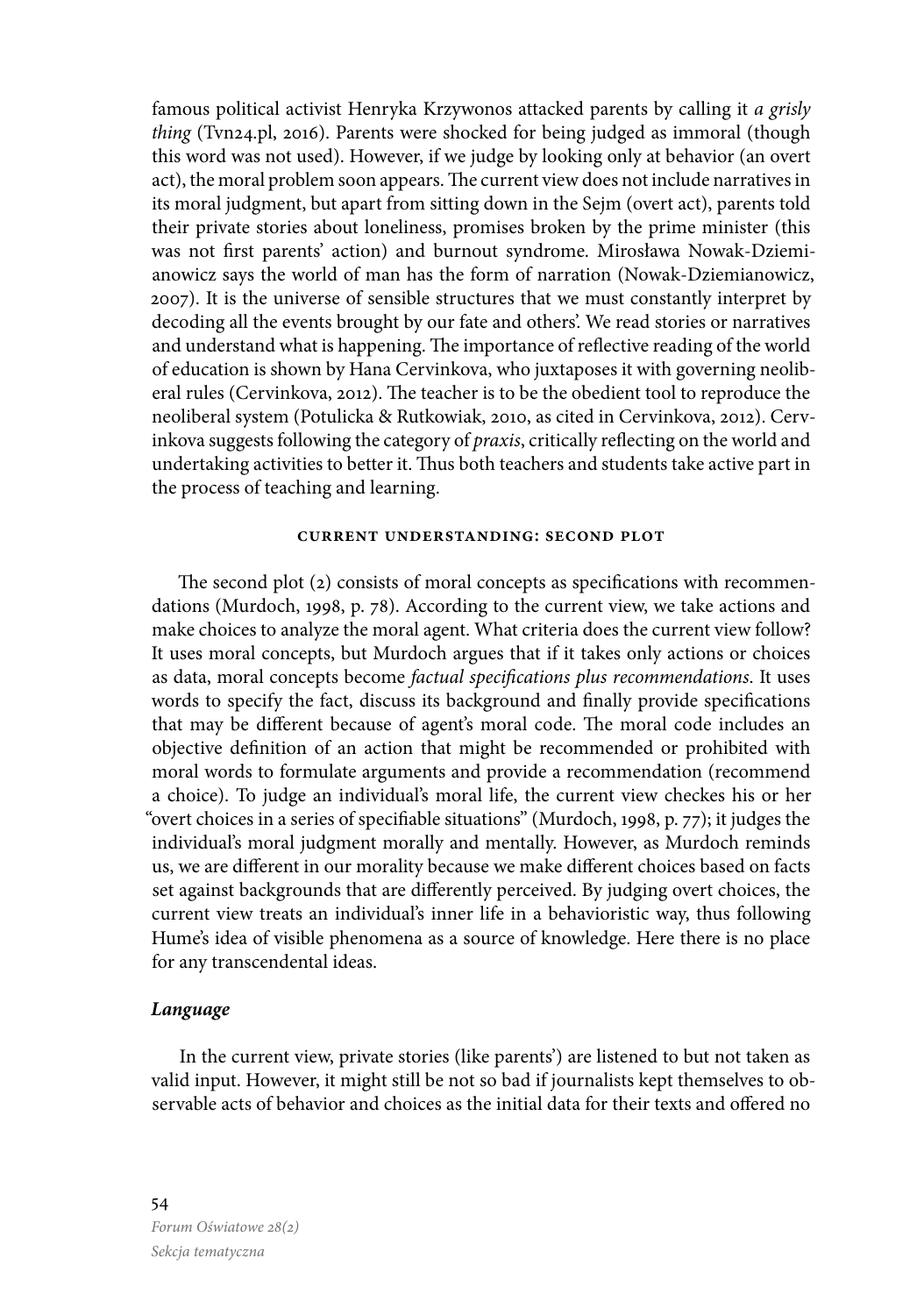explanation. Thus, we would have a clean situation: a journalist presents *specifications* of a strike, a reader presents recommendations. There might be a place for reader's insight drawn from his or her his/her moral code. Unfortunately, if such an influential journalist as Janina Pardowska talks about *mixed feelings*, we jump extremely quickly from descriptive critera (facts) to evaluative ones (value). We just listen to language and its words, believe their meaning, and forget that between facts and value, a whole world of personal attitudes is expressed in the words that we choose, understanding the facts in our own way. A word has its register, and its most basic meaning might be determined even by geography; e.g., the word *snow* is understood differently by the Inuits and the Europeans. Language has its limits and extension. Its use depends on the speaker, who can either blur the meaning or shed light on it by using poetic similes, metaphors and parables. Sometimes linguistic errors are even on purpose to better get to the gist. As we constantly bend language to our aspects of life, Murdoch wonders if *linguistic philosophers are immune from such partiality*  (Murdoch, 1998, p. 78) and gives negative answer. She suggests that instead of leaving the issue of language aside, we simply have to take it seriously in order not to make a linguistic error, as language is our method of communication. In the case of parents' action, the difference in vocabulary used by various parties (parents, journalists and their audiences) is enormous: the former think about oppression and slavery, the other two parties about problems the strike causes for children and the government.

We cannot always understand other agents' moral concepts. Parents were criticized for taking their children to the strike, but was their behavior immoral? Henryka Krzywonos said yes. (Parents were deeply wounded by her words, and some mothers cried on screen.) Some said no, and we may have problems with understanding each other because of language. Cora Diamond describes problems verbalizing ethical discussions and ascribes them to cultural deprivation. She mentions its three types. The first is connected with inability to describe one's experience: *it goes unnamed*'. The second happens when we describe an experience with the wrong words: "significant things […] are misnamed" (Diamond, 1988) because we are no loger able to use certain words, suffering from a loss of tradition and inability to use older vocabulary properly (Duke, 1985 as cited in Diamond, 1988; Bellah, Madsen, Sullivan, Swindler, & Tipton, 1985, as cited in Diamond, 1988). In the third type, the moral agent uses moral words but is unable to reflect on this usage (Cavell, 1979, as cited in Diamond, 1998). The first type of cultural deprivation afflicts parents of disabled children: they do not know how to describe what they have been experiencing. As a result, they are treated like anybody unable to communicate with society and rejected as irrational and overemotional. They use vocabulary that is *out of joint* to describe their particular and inexhaustible fate. Naturally, the world prefers to reject them.

By looking at parents' behavior, we have to assume that they have a strong conceptual background for their activities; otherwise they would not do anything. Yet it may turn out that it is we who have no concepts. As Murdoch reflects, "any attitude may be made to look absurd if its conceptual background is removed […] (so) key concepts of our social morality […] have become practically unconscious and are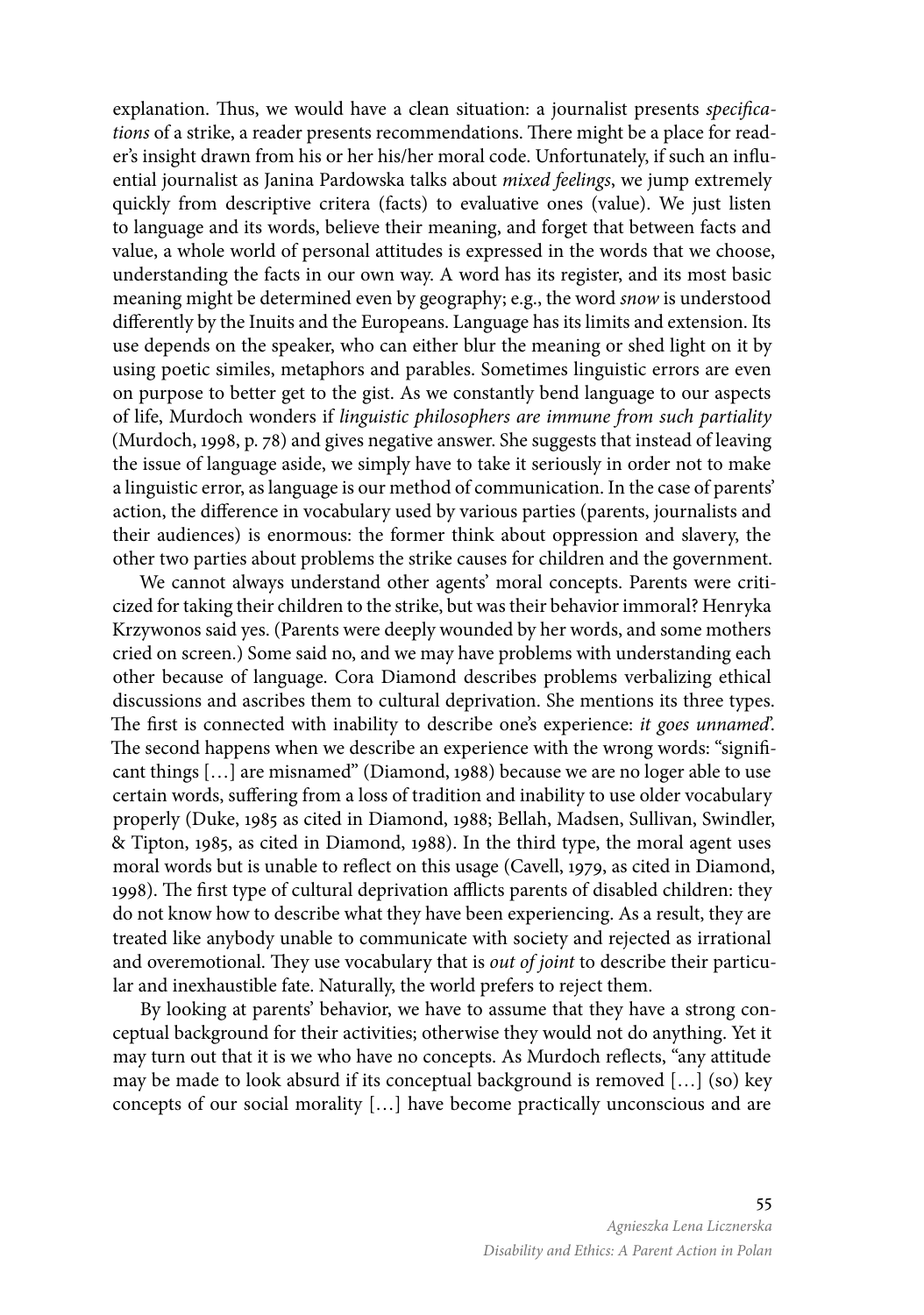taken for granted" (Murdoch, 1998, p. 89). Alasdair MacIntyre suggests that key moral notions do not have the context as "the integral substance of morality has to a large degree been fragmented and then in part destroyed" (MacIntyre, 2007). In Murdoch's view, the background does not provide information necessary to understand old moral concepts. We use words that have different meanings. We are not sure of our vocabulary and language. In MacIntyre's view, we follow our volition – treating ourselves as centers – and get lost, falling victim to "moral fictions such as those of utility and [human] rights" (MacIntyre, 2007, p. 76). The notion of human rights was the great ideal for liberalism, and utility was great in the time of Enlightenment. And now? Stanley Cavell (1979, as cited in Diamond, 1998) reflects that "we have lost the concept of morality and have been left with nothing but simulacrum, an illusion of moral thought and discussion". Following this pessimistic view, we are left with morality equaling propaganda only.

# *Discourse*

The Poles are subjected to two main plots of propaganda. The first is connected with economy, liberalism and the concept of being responsible for oneself. The second plot is connected with Catholic notions. In fact, we have commotion in our heads and wonder if we can reflect at all. Nobody has critically wondered why parents took their children to the Sejm if they had earlier sacrificed everything for them, or why they were aggresive. We have subconsciously dropped the questions unanswered as if we had listened to our Polish tradition: *don't discuss, don't philosophize*. So we have not been philosophizing or asking any questions of either the liberal or the Catholic sort, and go to the next choice in a *series of situations*. However, a good journalist, a good educator, a moral philosopher should look for an answer. In such cases, as Murdoch says, we have to come back to initial delineation and data. Let us come back to the inner life; do not treat it with a behavioristic eye and look at personal attitudes as data. Parents' private stories are introspectable data that can be used to assess something elusive: a person's *total vision of life*.

We have already learned that parents have little or no choice, but Janina Paradowska had a choice: she might have reflected a bit. After 1989 Poles were given freedom of speech, yet it has been superficially understood. We say what we want, but we do not feel obliged to take part in a discourse and reflect. Theoretically, we know that human rights also include freedom from slavery, but we do not perceive parents as slaves. Slavery or serfdom belongs to historicy books, and in 1989 Poland joined the modern world, supporting liberalism and its economical shift towards business. Later the viewpoint changed a bit, but the middle class still supports liberalism, with its concepts of private property and free market. The middle class believes in individualism and being responsible for oneself, thus allowing and making place for income stratification. This is the class that most objects to helping the poor and accuses people in trouble of being crafty. Parents just want to have control over their lives and be independent. By denying them the right to choose, we become oppres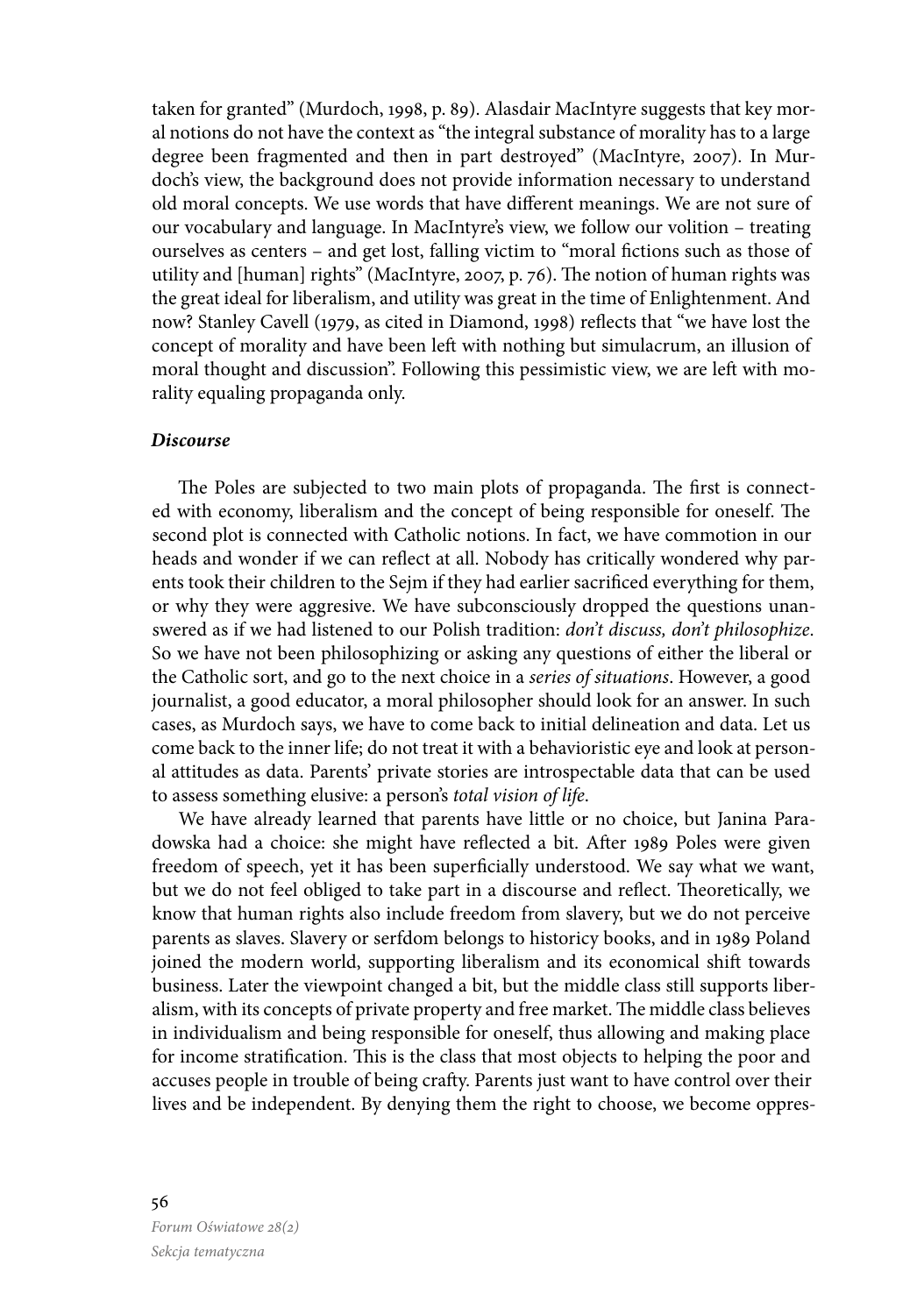sors. As food for reflection, Paradowska and parents are given the same data (the same facts), but as they have totally different visions of life, they see different worlds and make different decisions. "There are those", Murdoch (1998) argues, "who would suggest that morality is understanding, interpretation and reflection as well as choice. [...] Whereas I would argue that we cannot accomodate this aspect of morals without modifying our view of 'concepts' and 'meaning'; and when we do this the idea of choice becomes more problematic" (p. 82).

Paradowska's readers and TV audience were not presented a new vision or any social discourse (which in that situation would be just fine, liberal or not). The arguments offered by TV commentators and journalists were political in nature, referring strictly to government activities. If parents had been treated as a party in a discourse, they could have easily explained Paradowska's *misuse* of the adjective *sick*. Their children were not sick, but permanently impaired and disabled. None of the children in the Sejm was sick in the meaning understood by everybody when we feel sorry for people suffering from flu, runny nose or sore throat and do not take them anywhere. Parents' mediation on language, conceptions of lives that shaped their "general conceptual attitude and day-to-day being thus influencing more obviously moral acts" was neglected, omitted, forgotten, (Murdoch, 1998, p. 85). All the other specialists in the world seemed to know better how a moral parent of a disabled child should have behaved. Murdoch (1998) reflects that "[...] a moral attitude which lay emphasis on ambiguity and paradox is not for everyday consumption. There are, however, moments when situations are unclear and what is needed is not a renewed attempt to specify the facts, but a fresh vision which may be derived from a 'story' or from some sustaining concept which is able to deal with what is obstinately obscure, and represents a 'mode of understanding' of an alternative type" (p. 91).

# *Alternative solutions*

Murdoch suggests alternative solutions for unique moments. However, the truth is that disability is not such an extremely unique phenomenon, and its problems have a long history. In ancient Greece the body was idealized; hence disabled infants could be killed without consequences. The Bible's interpretations depicted disability as a curse and punishment for disobedience, unbelief and ignorance. Martin Luther called disabled newborns *devil's foundlings*. Disability used to be associated with the evil and bad deeds (Barnes & Mercer, 2004). Generally, disabled people have always been set aside as the other. Logically, if they are perceived as the other, other solutions should be used to judge them, and yet this has not happened. Murdoch (1998) explains the need for alternative solutions by saying,

I have in mind moral attitudes which emphasize the inexhaustible detail of the world, the endlessness of the task of understanding, the importance of not assuming that one has got individuals and situations taped, the connection of knowledge with love and spiritual insight with apprehension of the unique.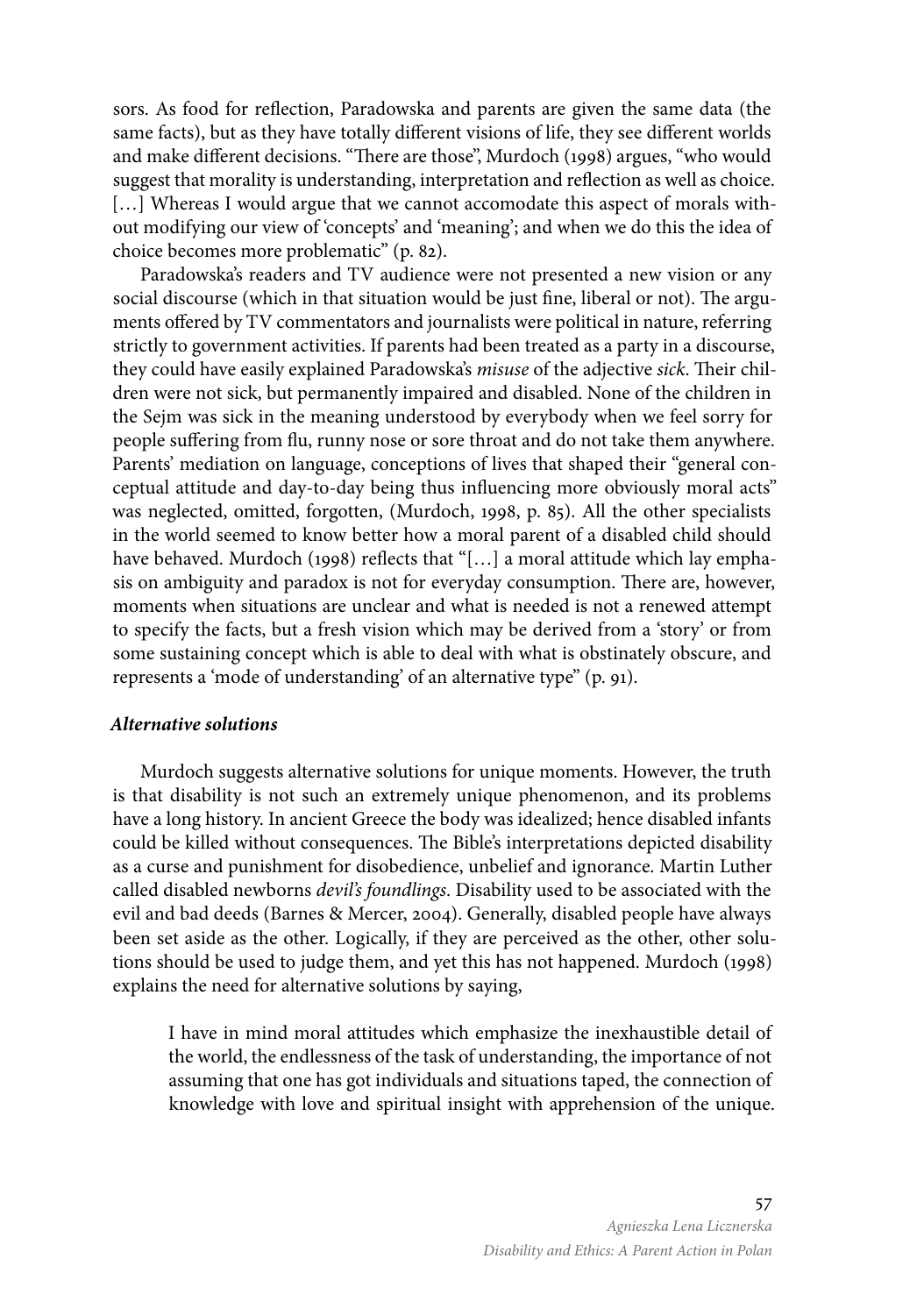Such a description would in fact roughly fit types of moral attitude in other ways very dissimilar; certain idealist views, certain existentialist views, certain Catholic views. (p. 87)

Taking into account the long European tradition of looking for the new and interesting, or the history of exploration of new lands and their mysteries, it is strange that Murdoch has to remind us about the inexhaustability of the world. In addition, though for centuries explorers were driven by their desire to discover the unknown, they tended to judge new lands, people and customs through the eye of their cultures. The British Empire left its political, cultural, linguistic and legal legacy over half the world. Other colonial powers did the same, and the same process has been constantly taking place. The same thing happens with morality: we judge new *exotic* problems using moral rules we know well. However, Murdoch reminds us that there are people who believe we live in one empirical world and people who believe in transcendence. To include these two views, we have to have "a point of extreme abstraction" (Murdoch, 1998, p. 88). To get there, we have to generalize more, and thus we come to the idea of universality. Richard Hare, proponent of the current view, says "we steer a middle course" (Hare, 1972, as cited in Murdoch, 1998, p. 88)*,* but it is Murdoch who reminds us that choosing a middle course is a moral act, and it is we, with our experiences, beliefs and attitudes, who make a choice.

Such an inexhaustible extreme point might be found in the discourse of disability. The problems of living with a disabled child are unimaginable for a person living with a healthy one. Parents or caretakers of the disabled have problems that a healthy person does not expect to be an obstacle. They have to overcome such unusual problems that taking a disabled child to the Sejm might not even be a problem, but an adventure (at least for a child). Some children in pictures of the strike, though tired, are smiling and laughing – because something is going on, something is happening, they are in a new, exotic place. For the normal, to think of disability as an unexplored source of novelty and excitement requires an effort to imagine, to understand, to be prepared for constant mental work, but it is rewarding. Of course, if the normal do not want to explore, nothing can be done, as has happened with journalists. They have got *the individuals* (children and parents) *taped*, meaning that children should not be taken advantage of. Such an assumption is obvious, but the question is, did it really happen? Murdoch suggests connecting knowledge with love and insight. Nobody doubts that parents left their jobs to take care of their children out of love and duty. However, are love and duty valid input to pass judgment if later parents took their children to the Sejm? The fact is that parents' experiences convinced them they had to go even further and dutifully undertake other actions.

In her text, Murdoch mentions that the current view's representatives criticize *existentialists'* talking about duties but being unable to explain them. In fact, the issue of any parents' duties towards their children is not widely discussed now. Many blog posts about parenting concern how to make child-rearing more rewarding for parents and children. As ablog for successful parenting mentions, "parents have legal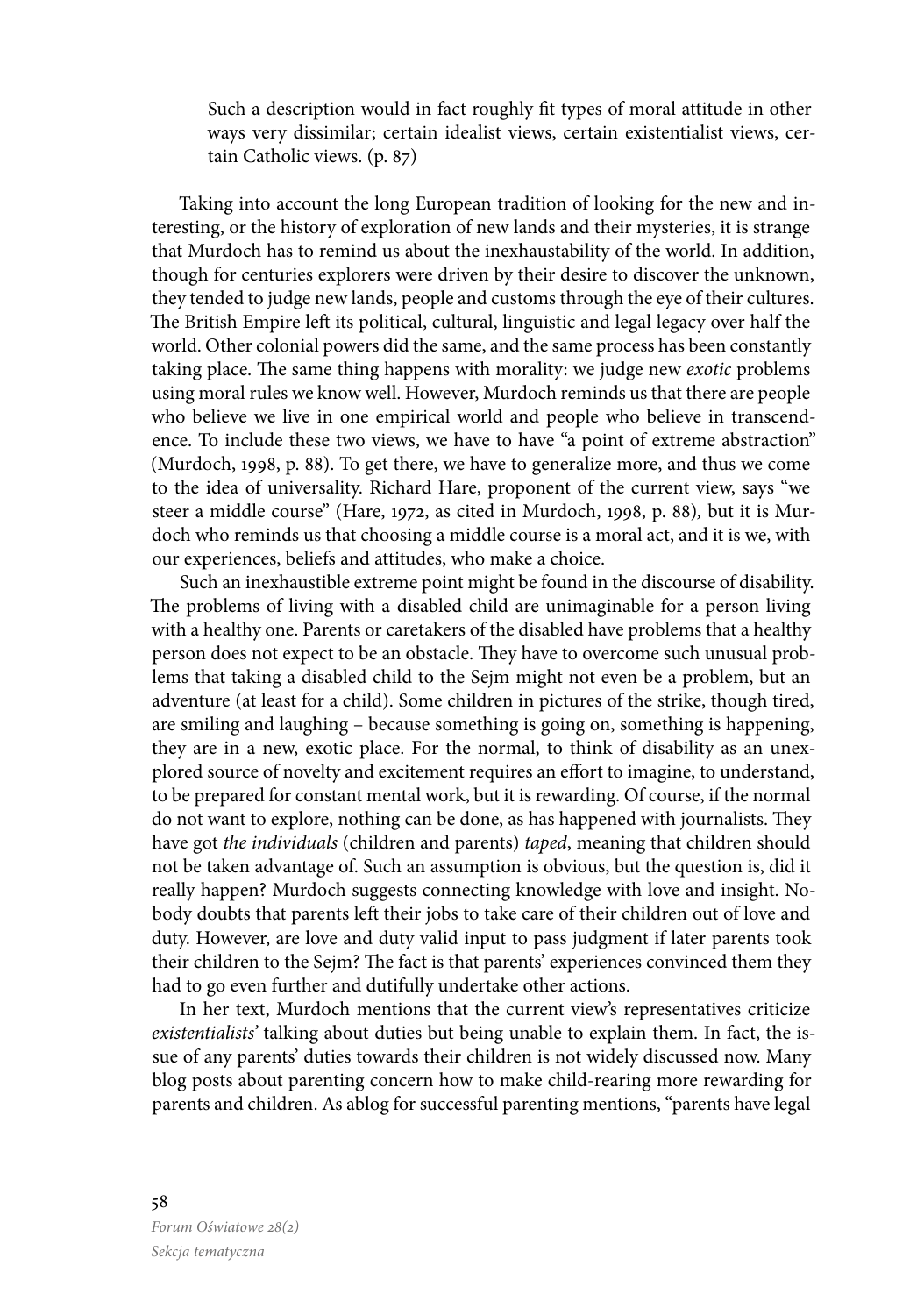and physical responsibilities and duties to their children, so that the children will grow up to be productive, healty adults who contribute to society" (Oureverydaylife). Basic duties are providing a safe environment, to fulfill physical needs and to educate. However, modern social studies prove that parents do not spend much time with their children; they substitute toys, gadgets or numerous after-school activities for love. Modern parents seem to have forgotten what it is to love and sacrifice for a child. It looks as if we cannot recognize a truly parental attitude. We cannot recognize love, and even if we can, we think love does not excuse taking a disabled child to a sitdown strike.

#### **current understanding: third plot**

The third plot of the current view  $(3)$  Murdoch criticizes is that moral judgment can be universalized (Murdoch, 1998, p. 78). In the current view, moral principles can be universalized, which means that if the moral agent has to make a moral choice, he or she must think anybody in a similar situation ought to behave likewise. This suggests we all live in the same empirical world and share the same principles, and our moral decisions are based on universalizable reasons. However, we have already learned that the model of universalizability cannot be applied to moral judgment of parents' behavior. Paradowska could not decide how to judge the whole situation and talked about *mixed feelings*. Her readers (mostly middle-class) liked the idea of *mixed feelings* because everybody felt there was something immoral in taking disabled children to a sitdown strike. However, nobody has reflected theoretically on this borderline problem.

### *Schemata*

As the model of reasoning used to comment on the parents' strike is universal, it follows the current view. To explain her criticism on the idea of universalisability, Murdoch mentions fables, which are usually based on social patterns. Following the path of universal reasoning, they present a problem, practical implications and universal rules to sort it out, and the solution generally works. Society and its culture provide standard scripts for everyday life stories (maturation, love, family events, death); fables, parables and myths present them to us. Trzebiński (2002) explores the process of narrative construction of reality. We interpret the data picked up by our senses and categorize it by using prior knowledge about some part of the reality. Step by step, we build cognitive schemata in our mind. The brain interprets the reality as events or stories, and narratives become mental forms of understanding the world. Like any schema, the narrative schema limits the structure and the content. Even if the content is not completed, the mind subconsciously adds default values (Bowen, 1976, as cited in Trzebiński, 2002).

Parents and caretakers of the disabled subconsciously refer to this tradition by telling their personal stories, but we refuse to listen to them, as they do not follow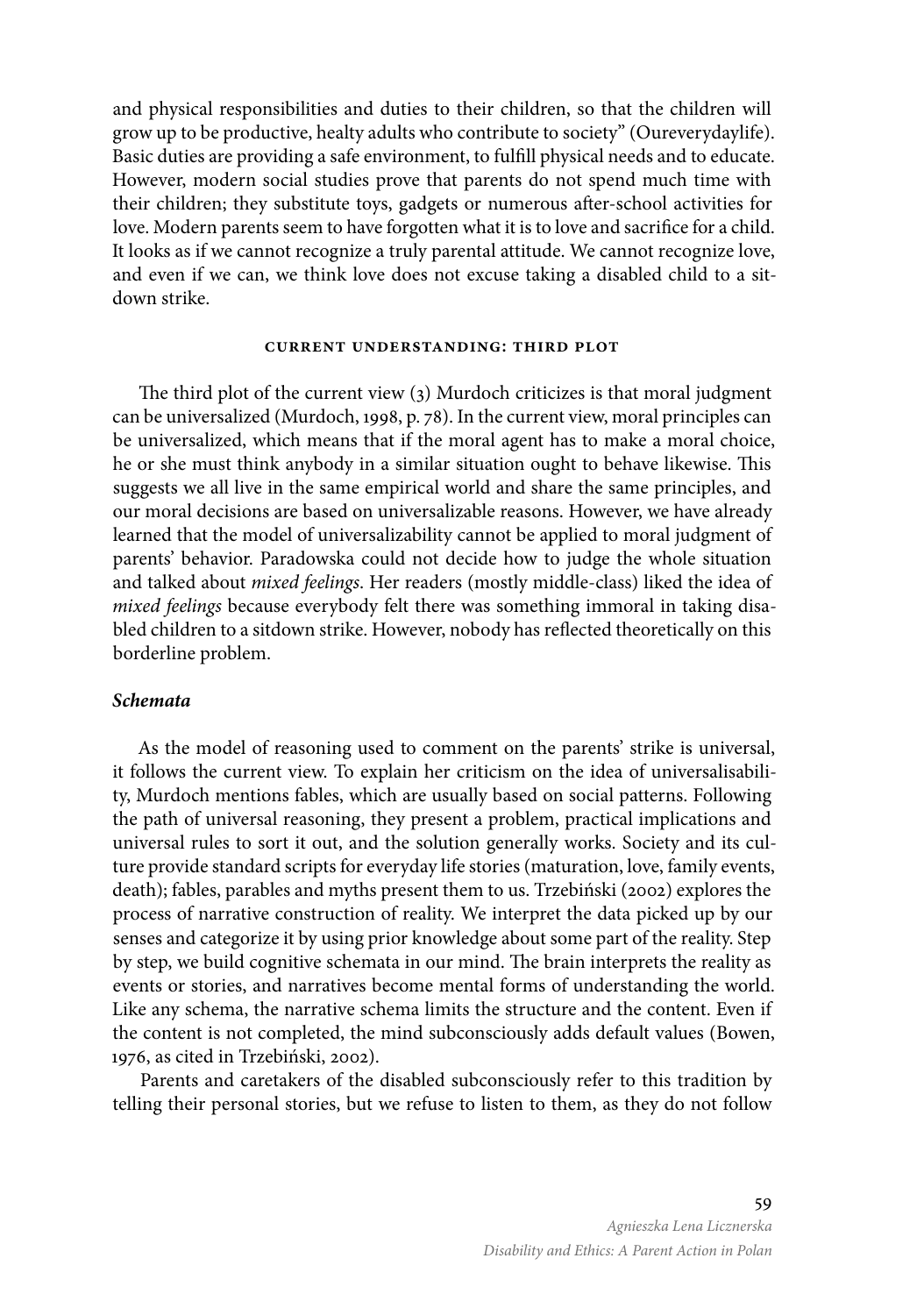the pattern. Generally in case of inadequacies, we have to reinterpret the stories, and the mind is prepared for such an action. Some elements become more important and some less important, but it is still one schema changing into an alternate schema. Yet the solutions good for universal and even less universal stories do not fit, and we need truly alternative solutions. The stories on disability are unique, and though parents have been trying to universalize their experience, they are doomed to stand apart by "unique destiny." The model of universalisability does not apply here, and there is no point in forcing their experience into the model. If we keep trying, we will lose the difference between moral visions of the world, the possibility of understanding the problem and work out the solution (Murdoch, 1998).

We want to understand the problem universal stories do not describe. If we cannot understand something because it goes beyond our everyday experience, we enter the world of inexhaustability. This unfathomable world has always been a driving force in social anthropology. In *Witchcraft, Oracles and Magic among the Azande* Edward Evans-Pritchard (1976) tries to understand the way of thinking of the Azande<sup>3</sup>; in a documentary about his field studies we learn he wanted "his account to be a description than a bare record of facts (documentary)." However, for Evans-Pritchard, the use of witchcraft, oracle and magic was totally irrational because it was not "in accord with objective reality," which follows St. Thomas Aquinas's philosophy *Verum est adaequation intellectus at rei*. As Peter Winch argues, this is our European truth based on a scientifc universal discourse that follows the European schema of inference (Winch, 1964). We observe a phenomenon using our experimental methods, establish criteria and finally test gathered data by juxtaposing with something independent. Europeans tend to associate this need with science only, but it is not peculiar to science (Winch, 1964, p. 308). Murdoch suggests looking into alternative ways, including Catholic ones; Winch (1964) quotes the Bible: "Who is this that darkeneth counsel by words without knowledge? . . . Where was thou when I laid the foundations of the earth? Declare, if thou hast understanding. Who hath laid the measures thereof, if thou knowest? or who hath stretched the line upon it (p. 308)*.* The concept of God exists in religious tradition independent of what we say in scientific discourse.

# **current understanding: fourth plot**

The fourth element  $(4)$  of the current view is the freedom of the moral agent who is "free to withdraw, survey the facts, and choose again" (Murdoch, 1998, p. 83). The moral agent chooses words to describe something and can change the description if he or she wants. The agent should be impartial and non-dogmatic (independent of concepts). If the agent is not free, it is only because he is careless. If he is attentive, there is nothing to stop him from reflecting on overt acts (facts). The agent perfectly communicates and reflects on facts in an disinterested way before making any choice and passing a moral judgment. The freedom present in the current view is connected with liberal values and their "don't be dogmatic, always reflect and argue, respect the attitudes of others argument" (Murdoch, 1998, p. 93). However, if we take into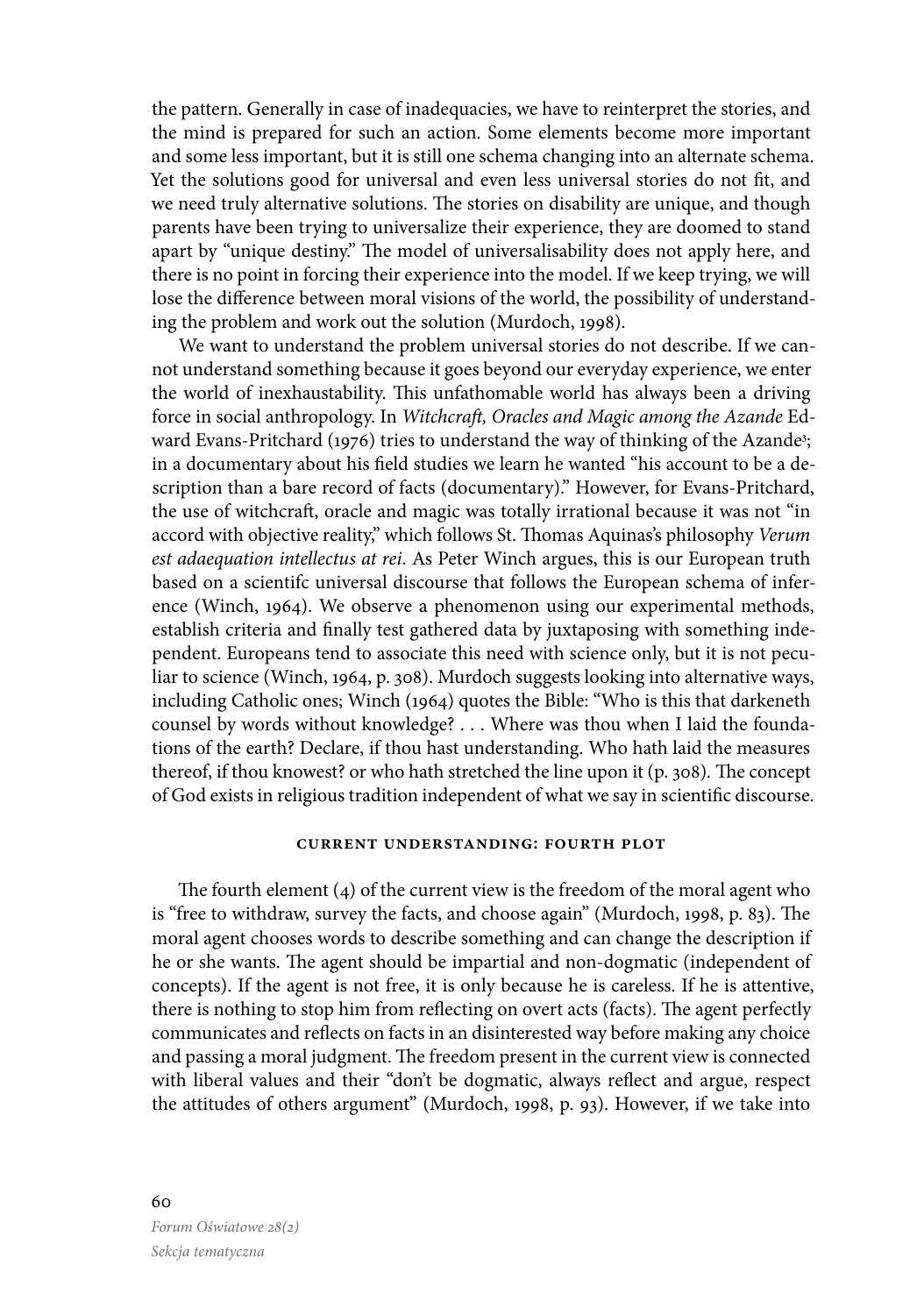account the importance of someone's vision, as Murdoch suggests, then we might not be so free to "withdraw and reflect" in judging overt acts. The current view follows the idea of individual freedom and will, but these are not possible, as Murdoch argues. It is wishful thinking -- one of moral vices. We cannot completely get rid of deeply rooted attitudes. In the current view, the moral agent can treat moral differences as differences of choice against "a discussable background of facts" (Murdoch, 1993, p. 81). Yet moral arguments can take place only if interlocutors share similar criteria (standards, tests, rules, i.e., "descriptive meaning of moral terms" [Murdoch, 1998, p. 81]) and discuss what facts are. Winch says an anthropologist is expected to present such an account that will fufill "criteria of rationality demanded by the culture to which he and his readers belong" (Winch, 1964, p. 307) . Ideas are part of a culture, and our culture is scientific. To check anything, we check if it is "in accord with objective reality" (Evans-Pritchard, 1934, as cited in Winch, 1964) an independent outside reality. We can also check this independent reality, but we will always use our criteria because we do not know any other. Evans-Pritchard describes criteria for himself, checks the Azande with them and than argues the Azande are irrational. People expressing their opinion on the striking parents take criteria they like and describe the parents as irrational and immoral. Parents have different criteria, and the onlookers have their own; if the criteria are different, there is no argument, as they are incomparable and it is a category mistake. If we consider all the arguments mentioned in the paper that constitute parents' reality, we can see their overt acts are logical and rational.

Winch also wonders "how to make intelligible in our terms institutions belonging to a primitive culture, whose standards of rationality and intelligibility are apparently quite at odds with our own" (Winch, 1964, p. 315). We can use his schema to understand the world of the other. Winch argues that a description is important for the notion of human acts. To understand a new description, Evans-Pritchard suggests comparing it to an independent outside source with other descriptions (Winch, 1964). However, as Winch argues, this source has been created according to our criteria (Winch, 1964). If we cannot understand a description, it suggests we do not have a criterion, and therefore the description is alien to us. Winch asks who should strive to find and understand this criterion. In case of the Azande, Evans-Pritchard wants us to understand, so it is the Europeans who have to undertake the task of finding and understanding, but what about the disabled and their parents? Obviously normal people are not interested, so the real onus falls on the disabled and their families. The history proves how Vic Finkelstein, a disabled activist for the disabled, developed the social model of disability. Not all the disabled can fight for themselves; sometimes their parents have to do it.

#### **summary**

The inclusion of the disabled in education raises a lot of questions. There is no definite answer whether it is good or bad, though one has been widely sought. To get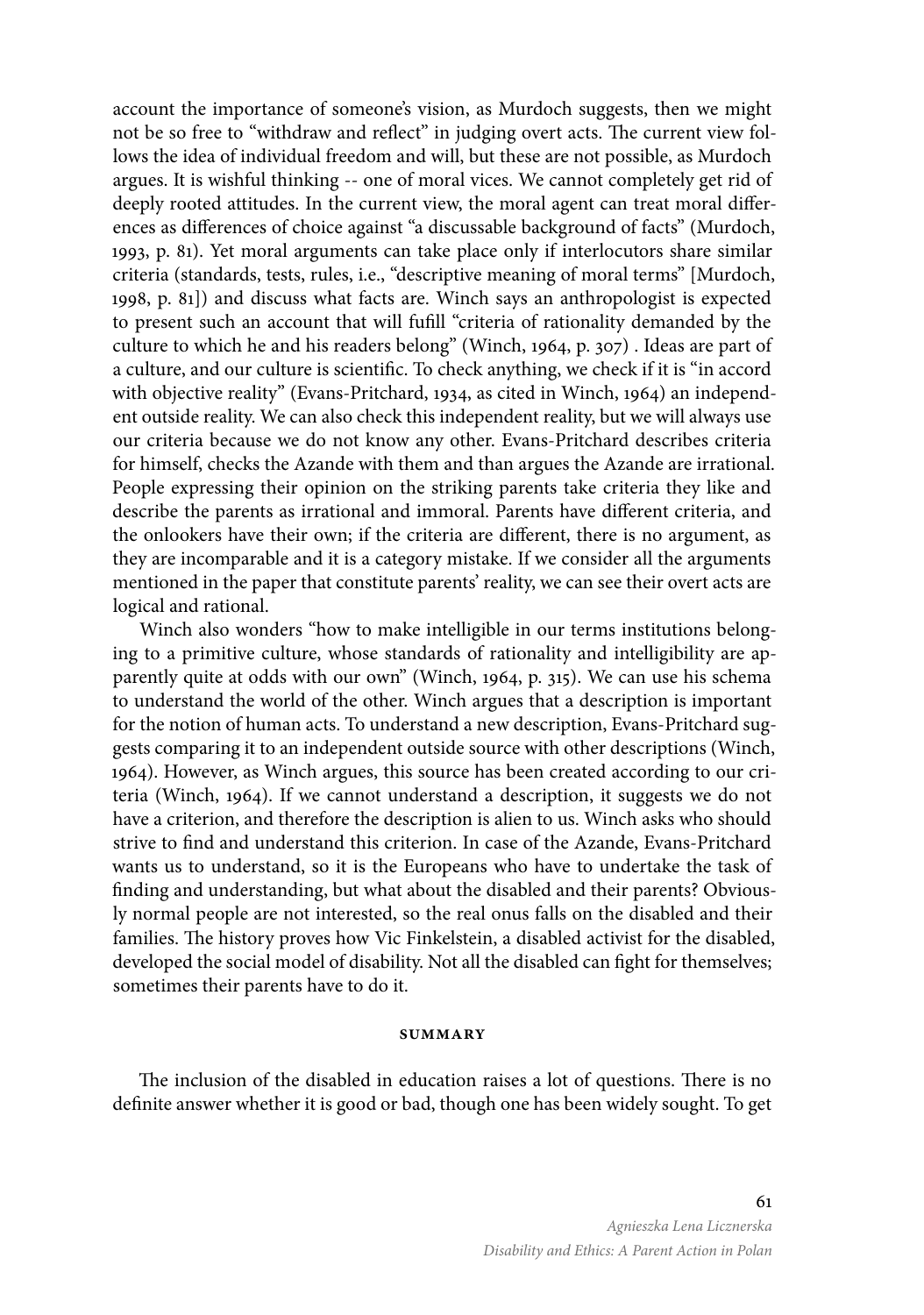closer to the solution, we have to know how the modern world treats *the disabled*. In 2014 parents of disabled children organized a sitdown strike. The Polish journalist Janina Paradowska used the expression *mixed feelings* to describe the event. The author feels the injustice hidden behind this expression and argues that nobody has had a critical discourse about *parents' action*. As a framework for reflections on modern Poland, the paper uses the text by Iris Murdoch, who describes *the current view* and its four main plots: behavioristic treatment of the inner life; moral concepts as specifications with recommendations; universalizability of the moral judgment; freedom of the moral agent. All the elements of the current view are of long standing and, Murdoch gathers and presents them en bloc. She argues that the current view does not work for borderline situations and does her best to show how unrealistic (though based on a seemingly realistic basis) is an attempt to judge morality on hard data alone. More difficult problems like disability require a new profound, consistent vision.

We have to put aside judging only by overt acts and take personal stories into account. Otherwise we face ethical dilemmas evoked by watching parents' oppression, powerlessness and marginalization. The disabled and their families suffer from structural violence (Galtug, 1969), but society neither knows about it nor is interested in parents' stories. While interpreting this action and other events, normal people follow standard schemata of understanding. Nowak-Dziemianowicz suggests taking narratives as structures to see the reality properly. Stigmatized parents try to negotiate with the world and find solutions, but Murdoch mentions the crucial ailment nagging the present world: the loss of concepts. She does so only sweepingly, but Cora Diamond develops the idea of loss further. Many thinkers write about the loss of concepts: Alasdair MacIntyre, Stanley Cavell, Charles Stevenson, Duke Maskell, Robert Bellah. Diamond accounts for the loss of concept because of cultural deprivation, and Ursula K. LeGuin, in her fantasy novel *The Farthest Shore,* describes a world without words because they have lost their meaning. Propagators of the current view might also share this feeling and this base their morality on overt acts and choices to avoid being totally lost.

Not to be lost and left only with Cavell's propaganda, Winch looks for solutions in the world of the primitive and argues that Europeans do not have a category to discuss experiences going beyond the scientific universe. We tend to describe everything according to our categories, ending in a *category mistake*. Murdoch suggests finding *alternative* solutions to judge borderline problems: belief in the richness of the world; thinking hard; not taking anything for granted; remembering about love, uniqueness, idealism, religion. Sometimes we cannot understand these solutions, but as Jonathan Glover (who had an austistic friend) says, kindness counts more on an everyday level.

Poles need a discourse about disability referring to philosophy, politics, the economy and education. The average educator does not know much about disability, and his or her notions follow some stereotypes. We must raise understanding of social, cultural and family factors that affect disabled students' learning. All students of education should have professional development workshops on philosophy discussing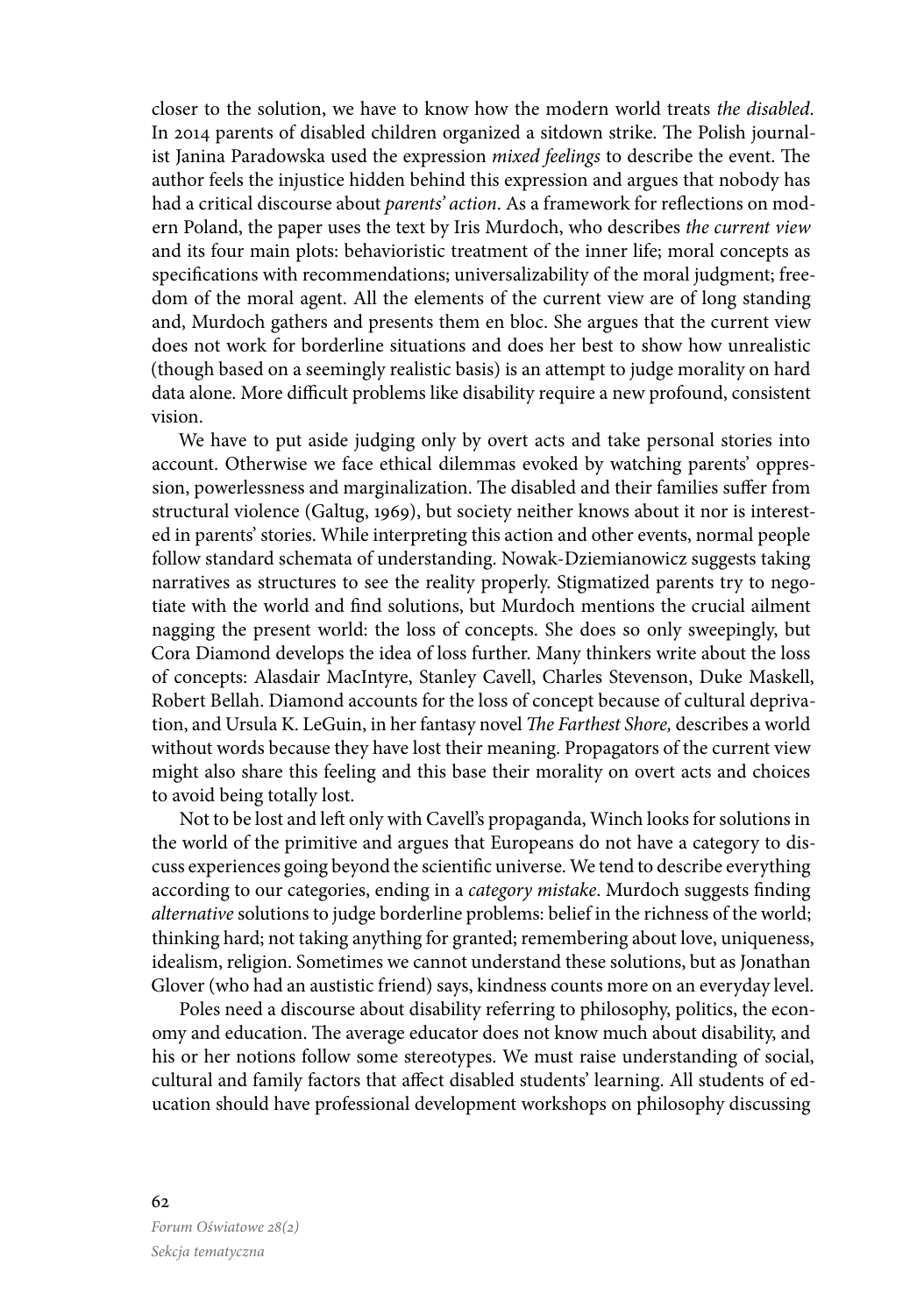borderline cases. Thus teachers would, theoretically, be prepared to cope with the otherness of their students.

#### **references**

Barnes, C., & Mercer, G. (2003). *Disability*. Cambridge: Polity Press.

- Bellah, R., Madsen, R., Sullivan, W., Swindler, A., & Tipton, S. M. (1985). *Habits of the Heart*. Berkely: Unversity of California Press.
- Cavell, S. (1979). *The Claims of Reason*. Oxford: Clarendon Press.
- Centrum Badania Opinii Społecznej. (2009). *Bilans zmian w Polsce w latach 1989– 2009*. Warszawa: Centrum Badania Opinii Społecznej.
- Centrum Badania Opinii Społecznej. (2103). *Wartości i normy*. Warszawa: Centrum Badania Opinii Społecznej.
- Cervinkova, H. (2012). *Nauczanie do zmiany społecznej: uczestniczące badania w działaniu ludzi młodych i zaangażowane badania etnograficzne: studium przypadku*. *Forum Oświatowe*, *1*(46), 267–283.
- Diamond, C. (1988). Losing Your Concepts. *Ethics*, 98. Chicago: The University of Chicago.
- *Documentary*. (2016). Retrieved from: https://www.youtube.com/watch?v=8q9Hy-ONL\_10

Duke, M. (1985). *Politics Needs Literature*. Retford, Nottinghamshire: Brynmill Press.

- Evans-Pritchard, E. (1976). *Witchcraft, Oracles and Magic among the Azande*. Oxford: Clarendon Press.
- Goffman, E. (1963). *Stigma: Notes on the Management of Spoiled Identity*. New York, NY: Englewood Cliffs, Prentice-Hall.
- Galtung, J. (1969). Violence, Peace, and Peace Research. *Journal of Peace Research*,  $6(3), 167-191.$
- Grotowska-Leder, J. (2002). *Fenomen wielkomiejskiej biedy: od epizodu do underclass.* Łódź: Wydawnictwo Uniwersytetu Łódzkiego.
- Gussow, Z., & Tracy, G. (1968, winter). Status, Idealogy and Adaptation to Stigmatized Illness: A Study of Leprosy. *Human Organization*, 27(4).
- Hare, R. M. (1972). *Essays on the Moral Concepts*. Berkeley: University of California Press.
- MacIntyre, A. (2007). *After Virtue*. Notre Dame Indiana: University of Notre Dame Press.
- Murdoch, I. (1998). *Vision and Choice in Morality*. In: *Existentialists and Mystics, Writings on Philosophy and Literature*. New York, NY: Allen Lane The Penguin Press.
- *New School for Social Research*. (2016). Retrieved from [http://blogs.newschool.edu/](http://blogs.newschool.edu/tcds/full-program-information) [tcds/full-program-information](http://blogs.newschool.edu/tcds/full-program-information)
- Nowak-Dziemianowicz, M. (2007). Czy świat człowieka ma postać narracji? O możliwościach badania, rozumienia i zmiany. In *Narracja – krytyka – zmiana, praktyki badawcze we współczesnej pedagogice*. Wrocław: Wydawnictwo Naukowe DSW.